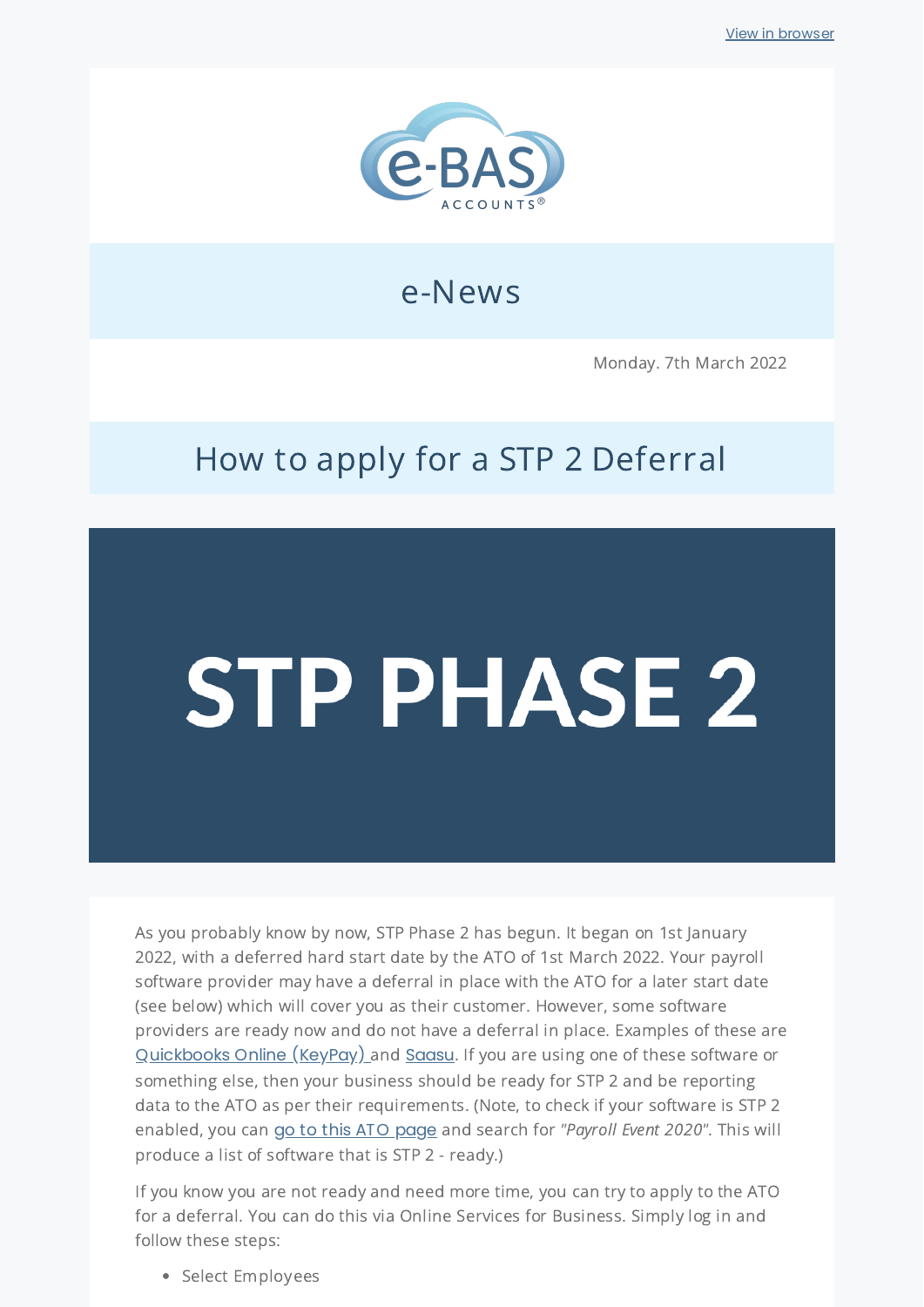- Select STP deferrals and exemptions
- Select Delayed transition to STP Phase 2 expansion
- Complete the request
- Click Submit.

You will need to also advise:

- 1. which payroll software is being used;
- 2. the reason a delay is being sought; and
- 3. the expected date the business will be able to start reporting under STP2.

\_\_\_\_\_\_\_\_\_\_\_\_\_\_\_\_\_\_\_\_\_\_\_\_\_\_\_\_\_\_\_\_\_\_\_\_\_\_\_\_\_\_\_\_\_\_\_\_\_\_\_\_\_

#### Software Providers with a Current STP 2 Deferral

The following SP's have a current deferral in place with the ATO which also covers you, as their customer:

- Xero up to  $31/12/22$
- $\cdot$  MYOB up to [01/01/23](https://help.myob.com/wiki/display/myob/Getting+ready+for+STP+Phase+2#:~:text=of%20year%20finalisation.-,What%27s%20MYOB%20doing%3F,-We%27ve%20updated%20MYOB)
- Reckon up to  $01/01/23$

## Latest Articles

## **STP PHASE 2**

#### **Is your [Software](https://www.e-bas.com.au/is-your-software-provider-ready-for-stp-phase-2-now/) Provider ready for STP Phase 2 now?**

Find out which providers are ready for STP 2 now & which ones have an ATO deferral.

### STP PHASE 2

#### **[Transitioning](https://www.e-bas.com.au/transitioning-to-stp-phase-2-planning-ahead/) to STP Phase 2 - Planning Ahead**

How planning ahead can assist you to transition easily to STP Phase 2.

## **STP PHASE 2**

#### **STP Phase 2 - [Getting](https://www.e-bas.com.au/stp-phase-2-getting-down-and-dirty/) Down & Dirty**

This is the third blog in a series about STP Phase 2. In this blog, we'll get down and dirty and cover the detail behind STP Phase 2.

STP PHASE 2

#### **STP Phase [2:What](https://www.e-bas.com.au/stp-phase-2-what-is-it-good-for/) is it Good for?**

Have you heard? STP (Single Touch Payroll) is expanding from Phase 1 to, you guessed it, Phase 2.

[Subscribe](https://landing.mailerlite.com/webforms/landing/v8m1z3) to e-News

#### e-BAS Accounts

PO Box 3128

Grovedale VIC Australia 3216

[1300](tel:1300 660 655) 660 655 [louisem@e-bas.com.au](mailto:louisem@e-bas.com.au)